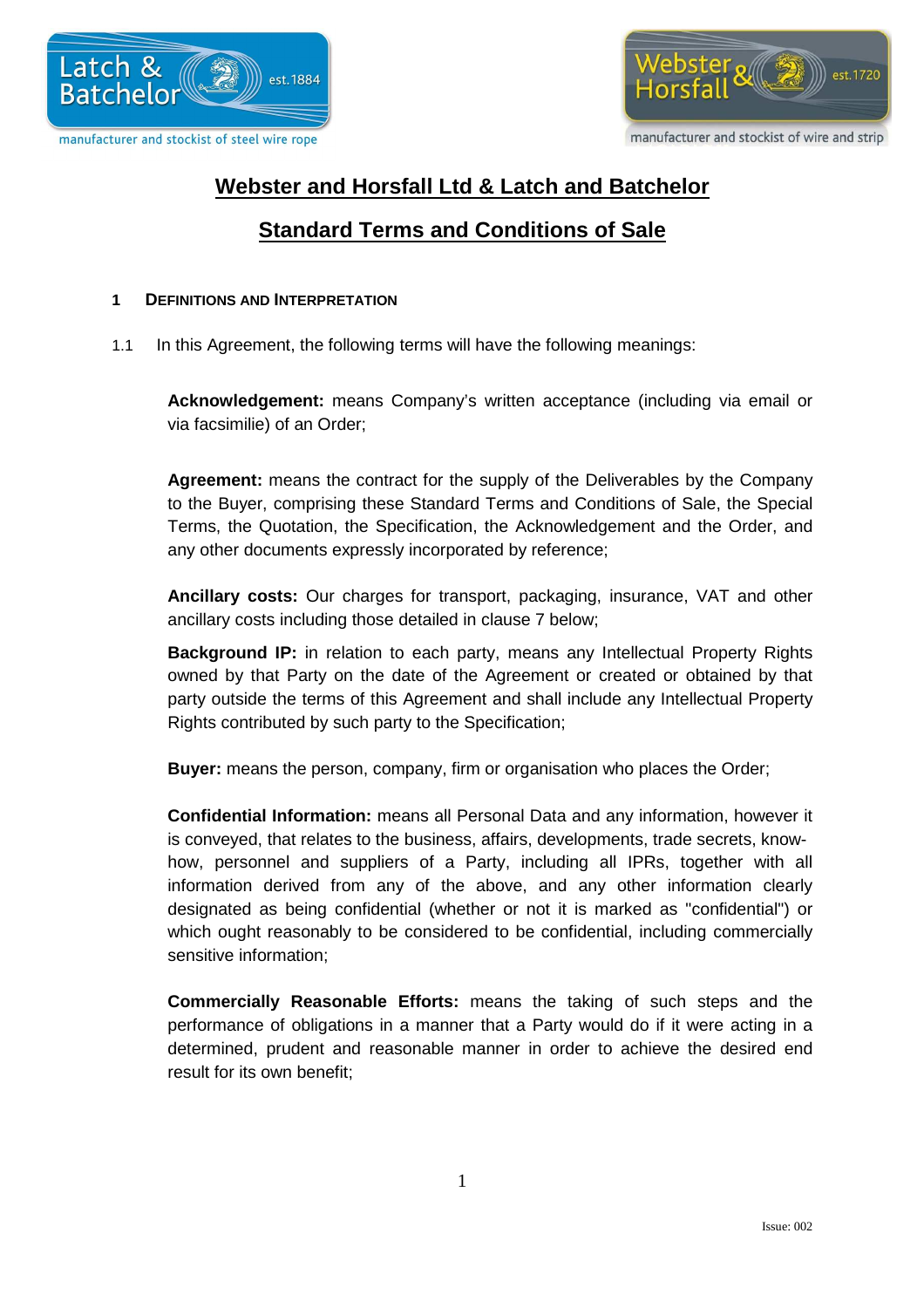



**Company:** means (as applicable) Webster and Horsfall Ltd with registration number 00035630 whose registered office is at The Fordrough, Hay Mills, Coventry Road, Birmingham, B25 8DW. Latch and Batchelor is a division of Webster and Horsfall Ltd;

**Deliverables:** means the Goods and/ or Services to be supplied by the Company to the Buyer;

# **Delivery Date:** means:

(a) the date when the Company places the Goods at the Buyer's disposal at the Delivery Point;

(b) the date the Goods are delivered to the Buyer; or

(c) the date when the Company has agreed to commence performance of the Services; as specified in the Acknowledgement or otherwise agreed between the Parties;

**Delivery Point:** means the city or port of load/discharge as specified in the Acknowledgement or otherwise agreed between the Parties;

**EIR:** means the Environmental Information Regulations 2004 (SI No 2004/3391) together with any guidance and/or codes of practice issued by the 'Information Commissioner' (as referred to therein) or relevant Government Department in relation to such regulations;

**Goods:** means the goods to be provided by the Company to the Buyer, as described in the Acknowledgement or as otherwise agreed between the Parties in writing;

**Incoterms:** reference to Incoterms herein shall be deemed to be a reference to the most recent version of the Incoterms published by the International Chamber of Commerce (ICC);

**Order:** means the Buyer's offer to purchase Goods and/or Services, as described in a Quotation, in the form which is expressly accepted by the Company;

**Party:** means either Company or Buyer and "**Parties**" means both Company and Buyer;

 **Price:** the price for the Goods excluding Ancillary Costs.

**Services:** means the services to be provided by Company to the Buyer, as described in the Acknowledgement or otherwise agreed in writing between the Parties;

**Standard Terms and Conditions of Sale:** means clauses 1 to 20 (inclusive);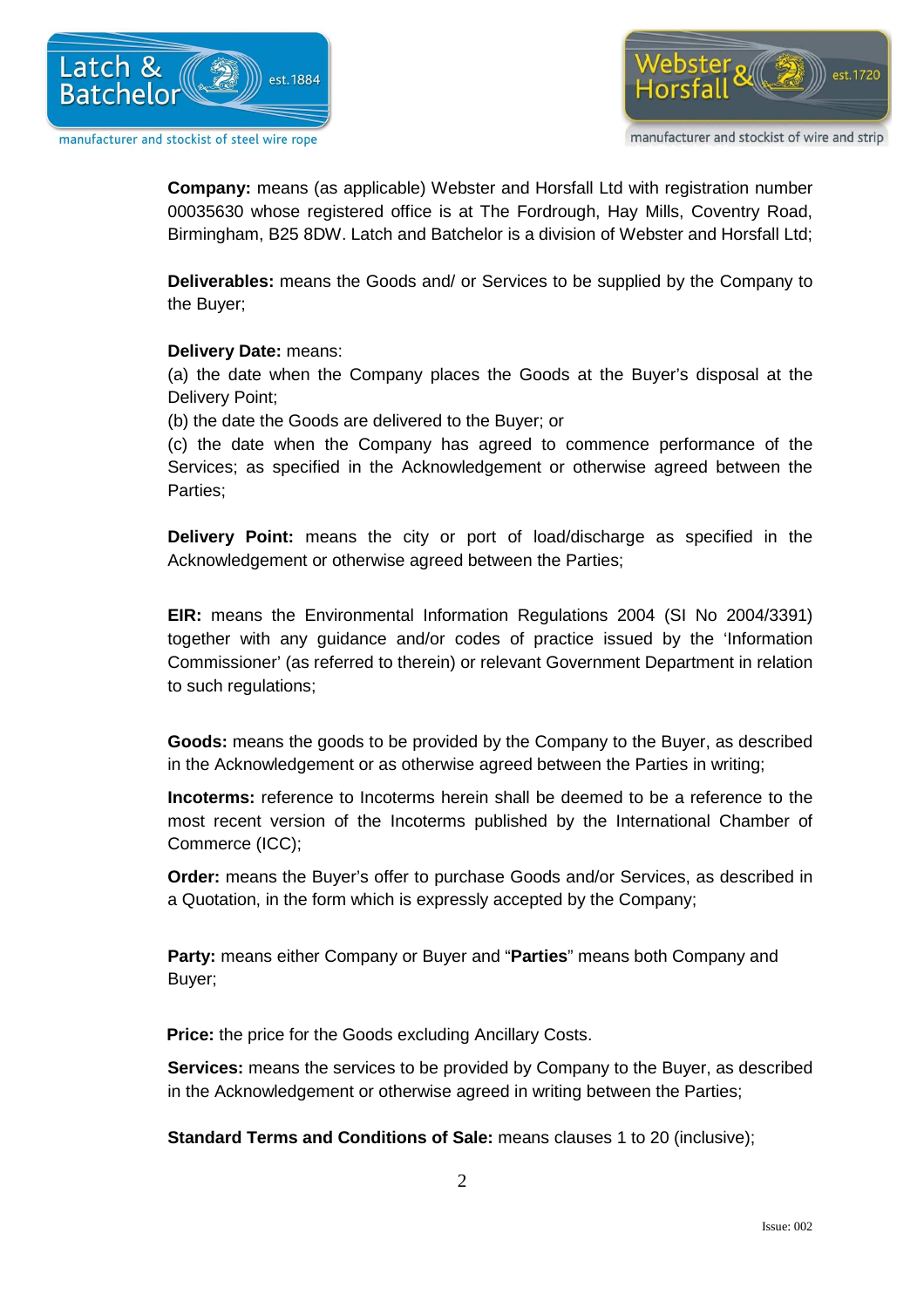



- 1.2 A reference to a particular law is a reference to it as it is in force for the time being taking account of any amendment, extension, application or re-enactment and includes any subordinate legislation for the time being in force made under it.
- 1.3 Words in the singular include the plural and in the plural include the singular.
- 1.4 A reference to one gender includes a reference to the other gender.
- 1.5 Condition headings do not affect the interpretation of these conditions.

# **2 APPLICATION OF TERMS**

- 2.1 Subject to any variation under condition 2.3 the Agreement shall be on these conditions to the exclusion of all other terms and conditions (including any terms or conditions which the Buyer purports to apply under any purchase order, confirmation of order, specification or other document).
- 2.2 No terms or conditions endorsed on, delivered with or contained in the Buyer's purchase order, confirmation of order, specification or other document shall form part of the Agreement simply as a result of such document being referred to in the Agreement.
- 2.3 These conditions apply to all Deliverables and any variation to these conditions and any representations about the Goods shall have no effect unless expressly agreed in writing and signed by the Company. The Buyer acknowledges that it has not relied on any statement, promise or representation made or given by or on behalf of the Company which is not set out in the Agreement. Nothing in this condition shall exclude or limit the Company's liability for fraudulent misrepresentation.
- 2.4 Each order or acceptance of a quotation for Goods by the Buyer from the Company shall be deemed to be an offer by the Buyer to buy Goods subject to these conditions.
- 2.5 No order placed by the Buyer shall be deemed to be accepted by the Company until a written Acknowledgement of order is issued by the Company or (if earlier) the Company delivers the Goods to the Buyer. The Acknowledgement shall be deemed to have been received by the Buyer if sent during normal working hours at the time of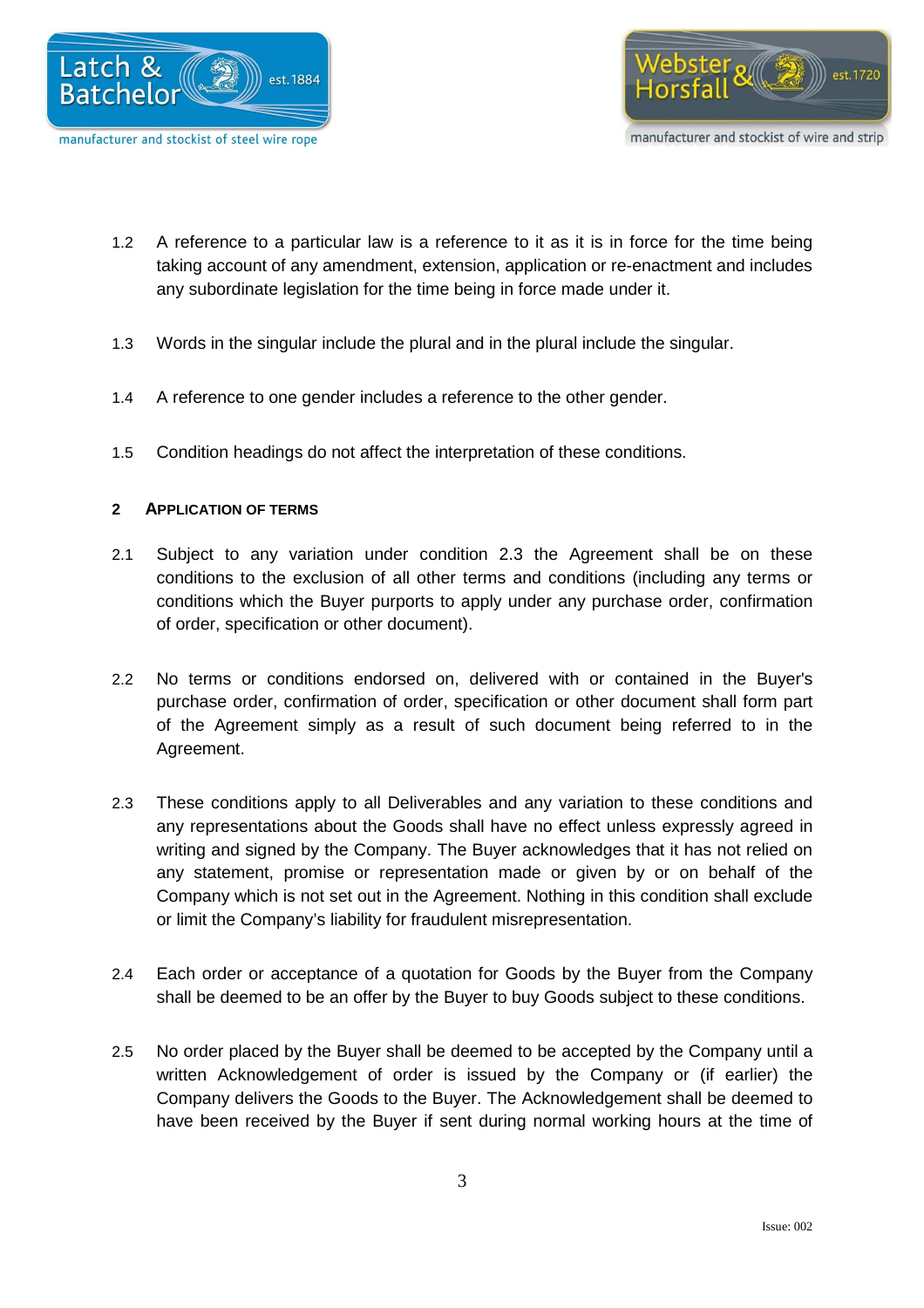



sending, or if sent outside of normal working hours at 9am on the first working day following the date of the email or facsimile.

- 2.6 The Buyer shall ensure that the terms of its order and any applicable specification are complete and accurate.
- 2.7 Any Quotation is given on the basis that no Agreement shall come into existence until the Company despatch an acknowledgement of order to the Buyer. Unless otherwise stated in the Quotation any Quotation is valid for a period of 14 days only from its date, provided that the Company has not previously withdrawn it. A Quotation or similar communication by the Company is not an offer to sell or supply goods or services unless it is in writing, described as an offer and signed on behalf of the Company.
- 2.8 Unless previously withdrawn or expressly stated otherwise in writing by the Company, all Quotations are subject to change at any time and the Company cannot confirm the Price until a purchase order has been placed by the Buyer. If the Price of the Goods and/or Service at the date of receipt of a purchase order is higher than the Price stated in the Quotation, the Company will, at its discretion, contact the Buyer for its instructions on whether the Buyer will agree to amend the purchase order to reflect the revised Price or not accept the Buyer's purchase order. If no adjustment to the Price set out in the Quotation is required, the purchase order shall be deemed capable of acceptance by the Company and, at its discretion, the Company may issue an Acknowledgement in respect of such purchase order.
- 2.9 Acceptance of delivery of the Goods shall be deemed conclusive evidence of the Buyer's acceptance of these Conditions.
- 2.10 Any typographical, clerical or other error or omission in any sales literature, quotation, acceptance of offer, invoice or other document or information issued by the Company shall be subject to correction without any liability on the part of the Company.

# **3 DESCRIPTION**

- 3.1 The quantity and description of the Goods shall be as set out in the Quotation or Acknowledgement of order.
- 3.2 All samples, drawings, descriptive matter, specifications and advertising issued by the Company and any descriptions or illustrations contained in the Company's catalogues or brochures are issued or published for the sole purpose of giving an approximate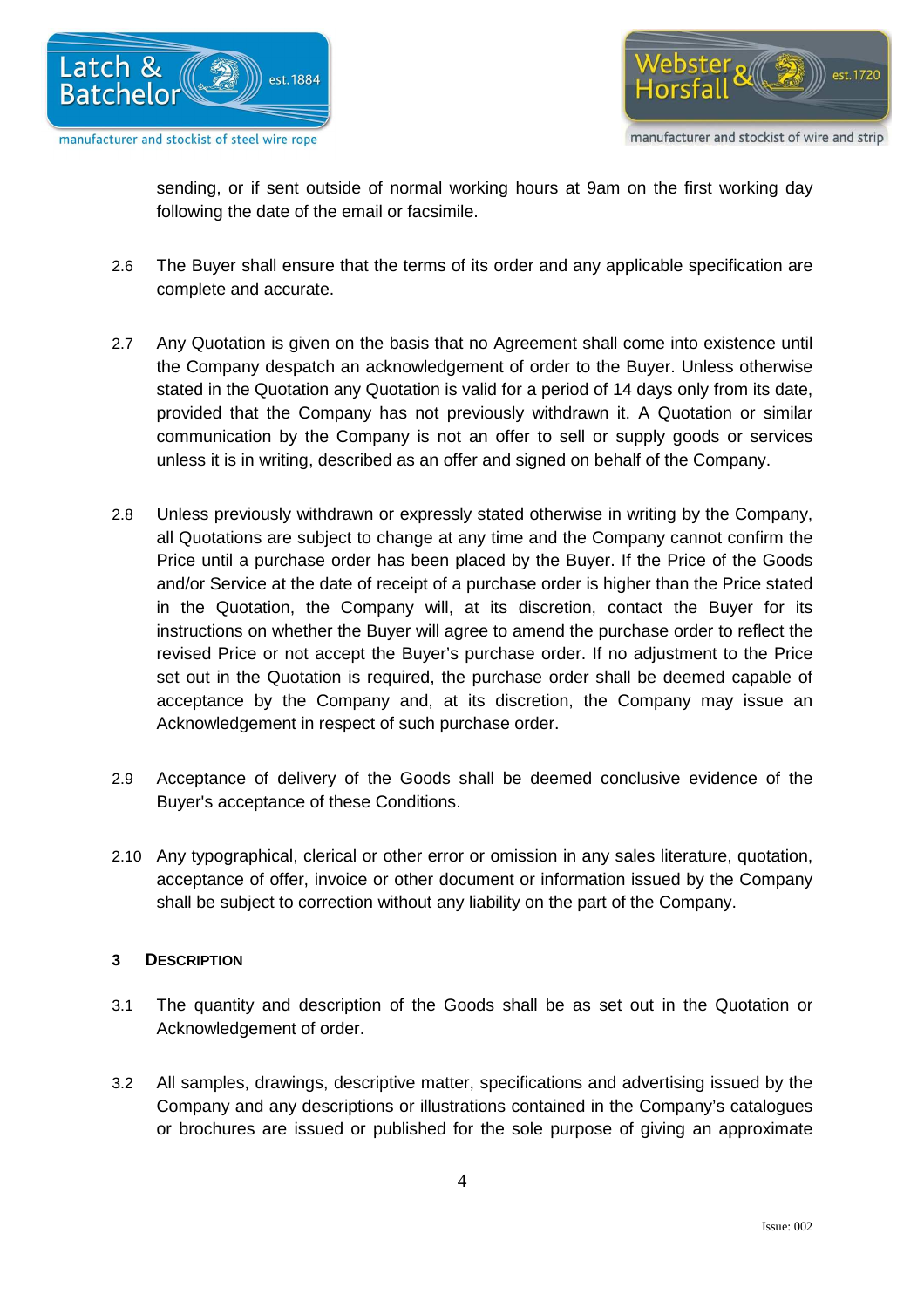



idea of the Goods described in them. They shall not form part of the Agreement and this is not a sale by sample.

- 3.3 If the Goods are to be manufactured or any process is to be applied to the Goods by the Company, or if the Goods are to be provided in accordance with a specification or any other document, data information or materials submitted by the Buyer, the Buyer shall indemnify the Company against all loss, damages, costs and expenses awarded against or incurred by the Company in connection with or paid or agreed to be paid by the Company in settlement of any claim for infringement of any patent, copyright, design, trade mark or other industrial or intellectual property rights of any other person which results from the Company's use of the Buyer's information.
- 3.4 We reserve the right to make any changes in the specification of the Goods which are required to conform with any applicable statutory or EC requirements or, where the Goods are to be supplied to our specification, which do not materially affect their quality or performance.
- 3.5 No order which has been accepted by the Company may be cancelled by the Buyer except with the agreement of the Company in writing and on terms that the Buyer shall indemnify the Company in full against all loss (including without prejudice to the generality of the foregoing loss of profit), costs (including without prejudice to the generality of the foregoing the cost of all labour and materials ordered, whether used or un-used), damages, charges and expenses incurred by the Company as a result of the cancellation.

# **4 DELIVERY**

- 4.1 Unless otherwise agreed in writing by the Company, delivery of the Goods shall be Incoterms EXW.
- 4.2 The Buyer shall take delivery of the Goods within seven (7 days) of the Company giving it notice that the Goods are ready for delivery.
- 4.3 If, in accordance with clause 4.2, delivery of the Goods is Incoterm EXW or if, in accordance with the relevant Acknowledgement, delivery of the Goods is Incoterm FCA, and the Buyer does not collect the Goods within seven (7) days of the Delivery Date, Company shall be entitled to store the Goods at the Buyer's risk and expense.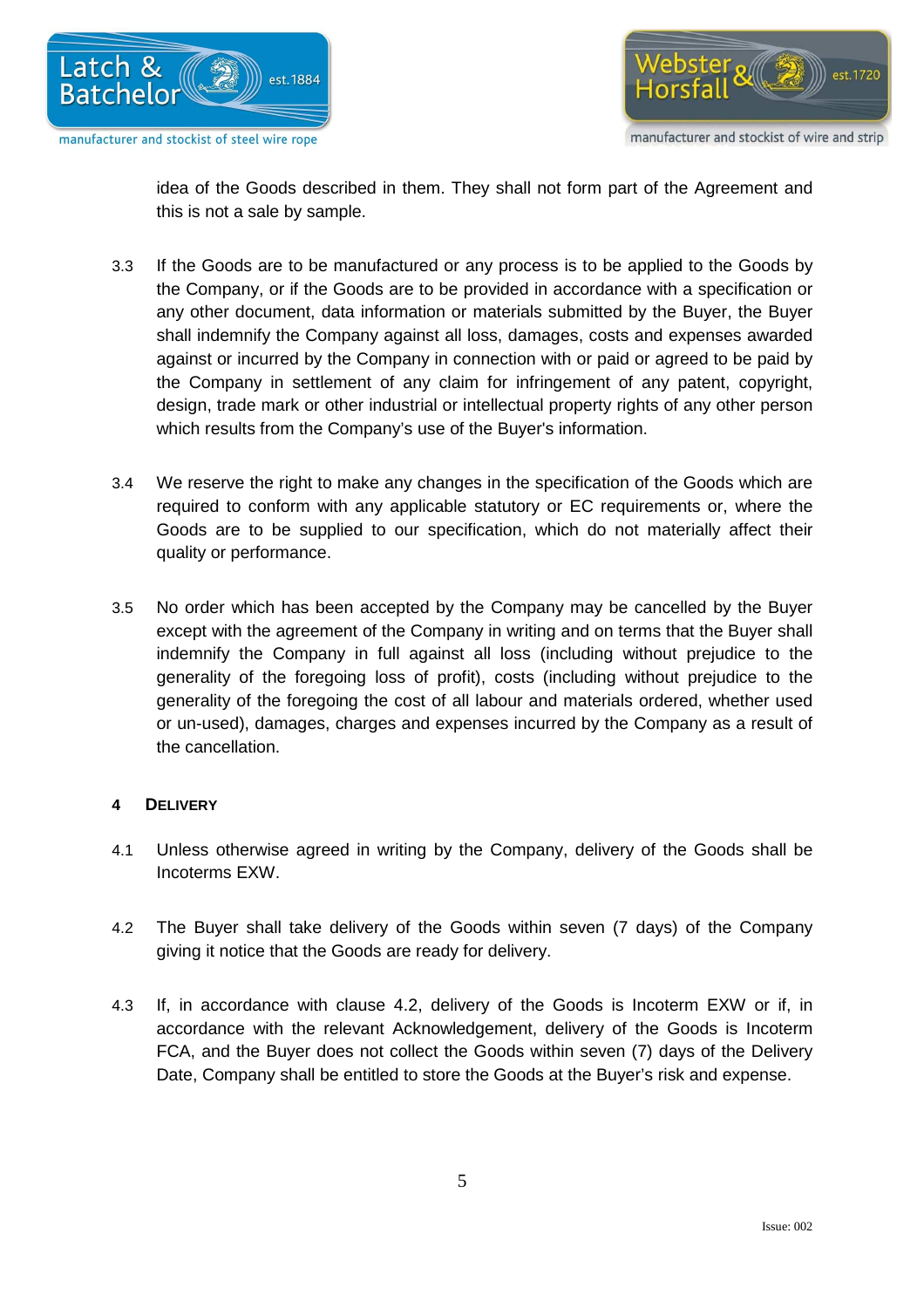



- 4.4 Any dates specified by the Company for delivery of the Goods are intended to be an estimate and time for delivery shall not be made of the essence by notice. If no dates are so specified, delivery shall be within a reasonable time.
- 4.5 Subject to the other provisions of these conditions the Company shall not be liable for any direct, indirect or consequential loss (all three of which terms include, without limitation, pure economic loss, loss of profits, loss of business, depletion of goodwill and similar loss), costs, damages, charges or expenses caused directly or indirectly by any delay in the delivery of the Goods (even if caused by negligence of the Company), nor shall any delay entitle the Buyer to terminate or rescind the Agreement.
- 4.6 If for any reason the Buyer fails to accept delivery of any of the Goods when they are ready for delivery, or the Company is unable to deliver the Goods on time because the Buyer has not provided appropriate instructions, documents, licences or authorisations:
- 4.6.1 risk in the Goods shall pass to the Buyer (including for loss or damage caused by the Company's negligence);
- 4.6.2 the Goods shall be deemed to have been delivered; and
- 4.6.3 the Company may store the Goods until delivery, whereupon the Buyer shall be liable for all related costs and expenses (including, without limitation, storage and insurance).
- 4.7 The Buyer shall provide at the Delivery Point and at its expense adequate and appropriate equipment and manual labour for loading the Goods.
- 4.8 The Company may deliver the Goods by separate instalments. Each separate instalment shall be invoiced and paid for in accordance with the provisions of the Agreement.
- 4.9 Each instalment shall be a separate Agreement and no cancellation or termination of any one Agreement relating to an instalment shall entitle the Buyer to repudiate or cancel any other Agreement or instalment.

# **5 NON-DELIVERY**

5.1 The quantity of any consignment of Goods as recorded by the Company on despatch from the Company's place of business shall be conclusive evidence of the quantity received by the Buyer on delivery unless the Buyer can provide conclusive evidence proving the contrary.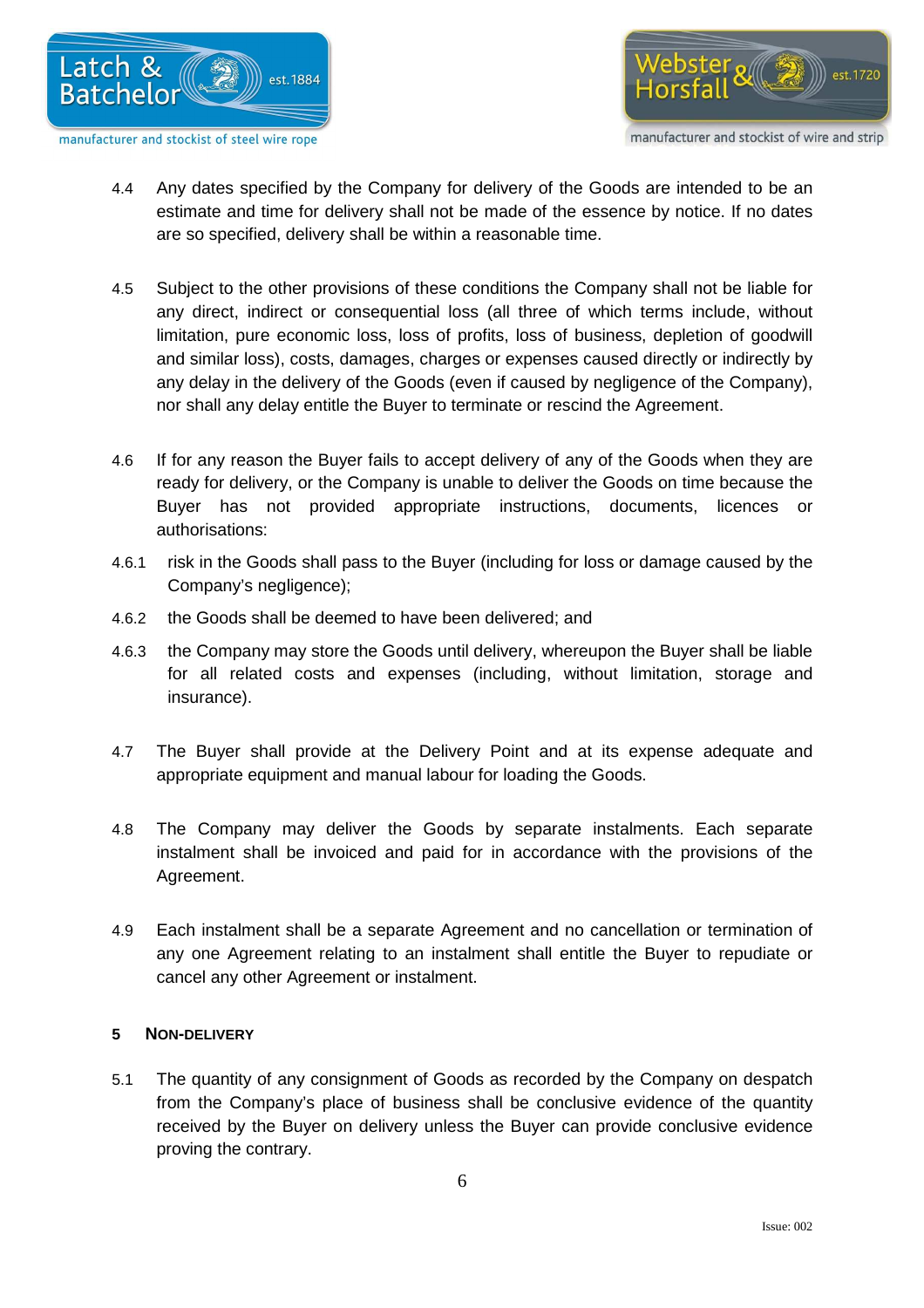



- 5.2 The Company shall not be liable for any non-delivery of Goods (even if caused by the negligence of the Company) unless the Buyer gives written notice to the Company of the non-delivery within seven (7) days of the date when the Goods would in the ordinary course of events have been received.
- 5.3 Any liability of the Company for non-delivery of the Goods shall be limited to replacing the Goods within a reasonable time or issuing a credit note at the pro rata rate against any invoice raised for such Goods. In relation to a failure by the Company to perform the Services, the Company's liability shall be limited to the price incurred by the Buyer in obtaining replacement services of an equivalent or similar description and quality to the Services at the lowest price such replacement services are available in the market, less an amount equal to the Price for the Services, and in each case this shall constitute Company's sole liability and the Buyer's exclusive remedy for the Company's failure to deliver the Goods or perform the Services (as the case may be).

# **6 RISK/TITLE**

- 6.1 Risk of damage to or loss of the Goods shall pass to the Buyer:
- 6.1.1 In accordance with the Incoterms, on the Delivery Date.
- 6.1.2 In the case of Goods to be delivered at the Company premises, at the time when the Company notifies the Buyer that the Goods are available for collection; or
- 6.1.3 In the case of Goods to be delivered otherwise than at the Company premises, at the time of delivery or, if the Buyer wrongfully fails to take delivery of the Goods, the time when the Company tendered delivery of the Goods.
- 6.1.4 In respect of deliveries made in accordance with clause 6.16.1.3 above and notwithstanding any other provision contained in these conditions, a transportation insurance policy shall be taken only at the Buyer's written request and at the Buyer's expense.
- 6.2 Ownership of the Goods shall not pass to the Buyer until the Company has received in full (in cash or cleared funds) all sums due to the Company in respect of:
- 6.2.1 the Goods; and
- 6.2.2 all other sums which are or which become due to the Company from the Buyer on any account.
- 6.2.3 Where the Buyer takes delivery of or pays for Goods in instalments, title to such Goods shall pass to the Buyer on the payment of the final instalment.
- 6.3 Until ownership of the Goods has passed to the Buyer, the Buyer shall: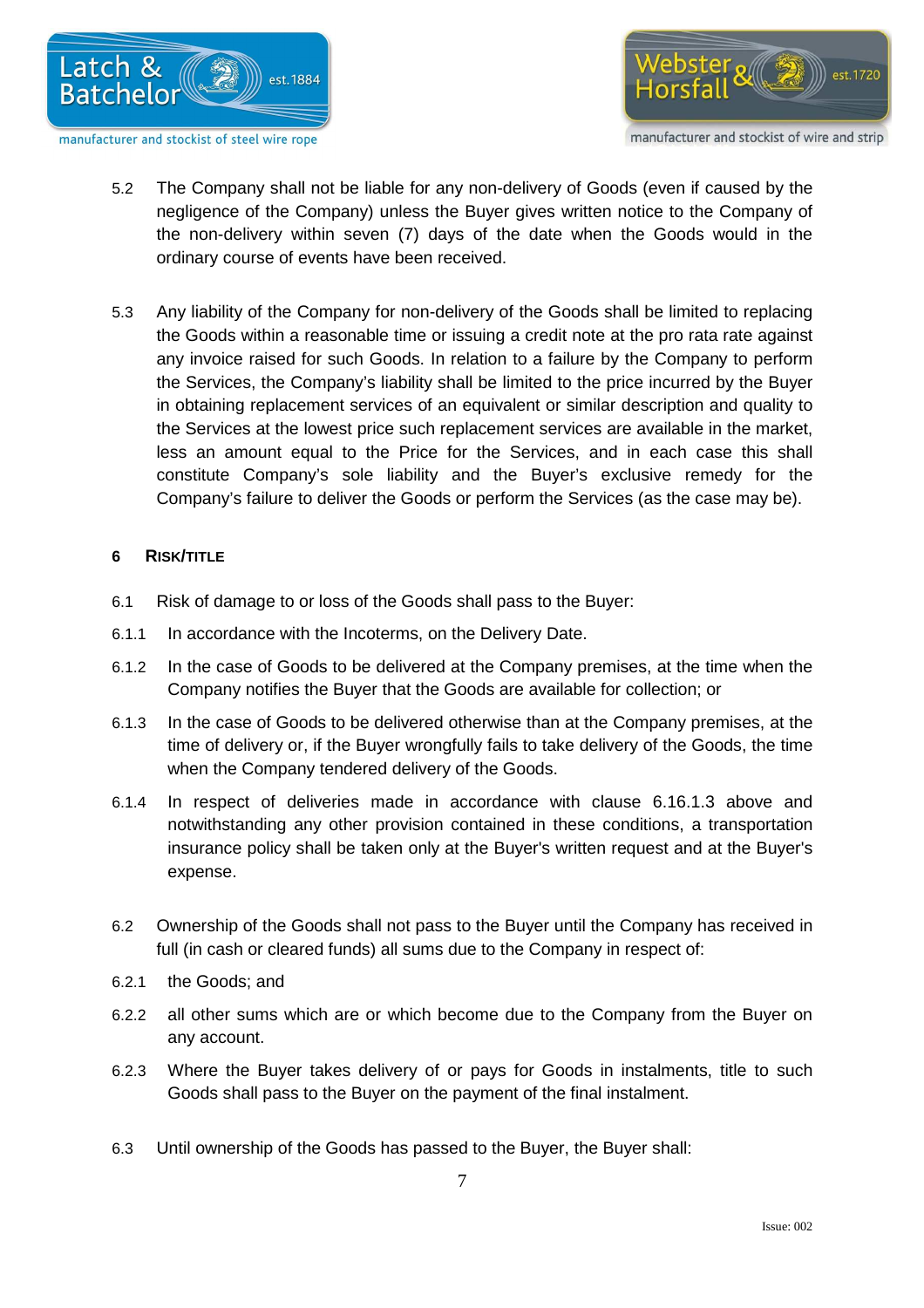



- 6.3.1 hold the Goods on a fiduciary bailee for the Company;
- 6.3.2 store the Goods (at no cost to the Company) separately from all other goods of the Buyer or any third party in such a way that they remain readily identifiable as Company property;
- 6.3.3 not destroy, deface or obscure any identifying mark or packaging on or relating to the Goods; and
- 6.3.4 maintain the Goods in satisfactory condition and keep them insured on behalf of the Company for their full price against all risks to the reasonable satisfaction of the Company. On request the Buyer shall produce and provide evidence of the policy of insurance to Company.
- 6.4 If the Buyer sells or otherwise disposes of the Goods or makes any insurance claim in respect thereof, the proceeds of any such sale or any such insurance proceeds shall belong to Company and shall be held by the Buyer in trust for the Company.
- 6.5 The Buyer may resell the Goods before ownership has passed to it solely on the following conditions:
- 6.5.1 any sale shall be effected in the ordinary course of the Buyer's business and pass goods title to its customers; and incorporate the Goods into, mix the Goods with, or attach the Goods to, other goods.
- 6.5.2 any such sale shall be a sale of Company property on the Buyer's own behalf and the Buyer shall deal as principal when making such a sale.
- 6.6 The Buyer's right to possession of the Goods shall terminate immediately if:
- 6.6.1 the Buyer has a bankruptcy order made against him or makes an arrangement or composition with his creditors, or otherwise takes the benefit of any statutory provision for the time being in force for the relief of insolvent debtors, or (being a body corporate) convenes a meeting of creditors (whether formal or informal), or enters into liquidation (whether voluntary or compulsory) except a solvent voluntary liquidation for the purpose only of reconstruction or amalgamation, or has a receiver and/or manager, administrator or administrative receiver appointed of its undertaking or any part thereof, or documents are filed with the court for the appointment of an administrator of the Buyer or notice of intention to appoint an administrator is given by the Buyer or its directors or by a qualifying floating charge holder (as defined in paragraph 14 of Schedule B1 to the Insolvency Act 1986), or a resolution is passed or a petition presented to any court for the winding-up of the Buyer or for the granting of an administration order in respect of the Buyer, or any proceedings are commenced relating to the insolvency or possible insolvency of the Buyer; or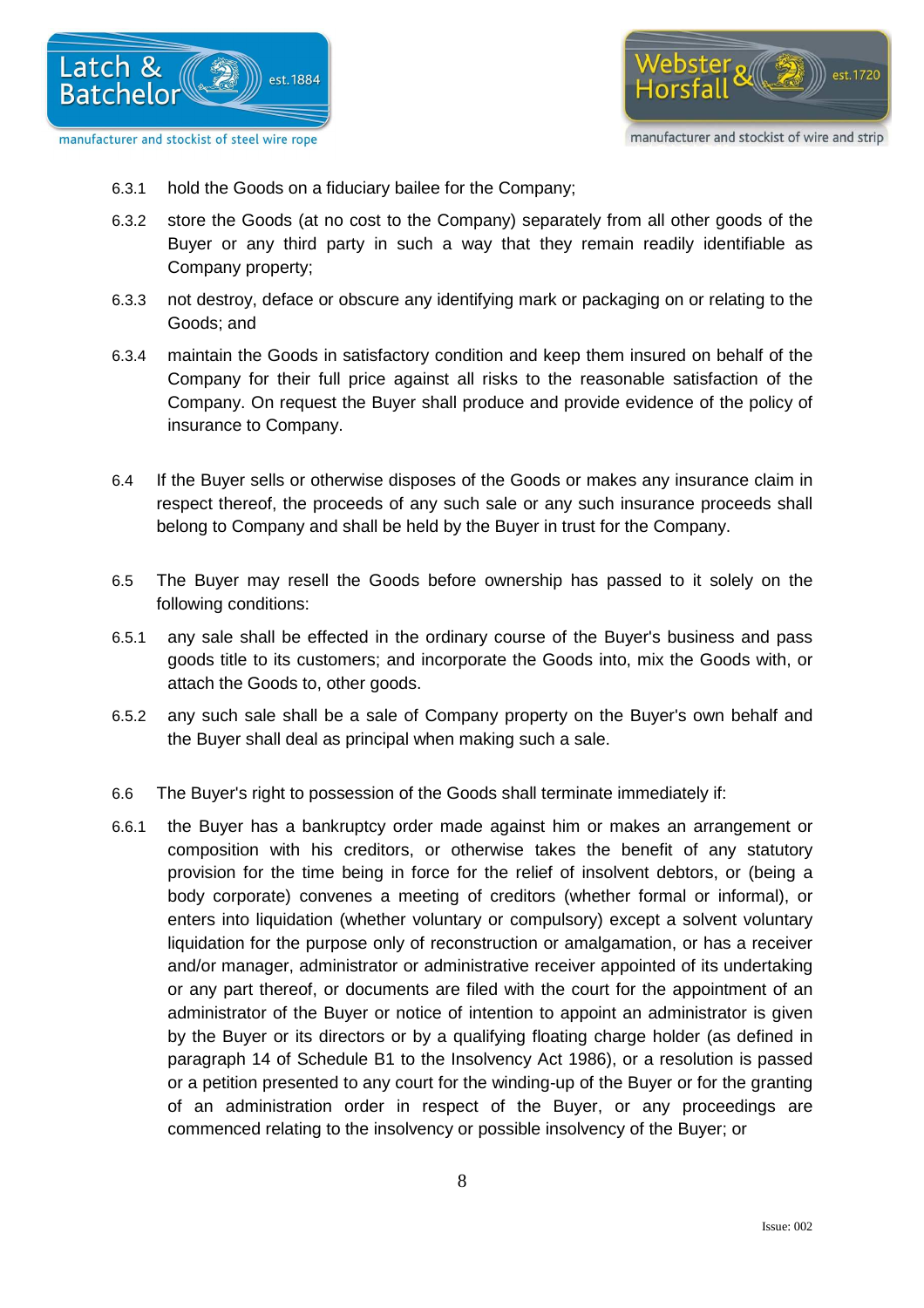



- 6.6.2 the Buyer suffers or allows any execution, whether legal or equitable, to be levied on his/its property or obtained against him/it, or fails to observe or perform any of his/its obligations under the Contract or any other contract between the Company and the Buyer, or is unable to pay its debts within the meaning of section 123 of the Insolvency Act 1986 or the Buyer ceases to trade; or
- 6.6.3 the Buyer encumbers or in any way charges any of the Goods.
- 6.7 The Company shall be entitled to recover payment for the Goods notwithstanding that ownership of any of the Goods has not passed from the Company
- 6.8 At any time prior to title passing to the Buyer, the Company shall be permitted, and the Buyer shall procure the right for the Company, its employees and representatives, to enter the Buyer's premises (or such other premises where the Goods are stored) and to remove such Goods.
- 6.9 Where the Company is unable to determine whether any Goods are the goods in respect of which the Buyer's right to possession has terminated, the Buyer shall be deemed to have sold all goods of the kind sold by the Company to the Buyer in the order in which they were invoiced to the Buyer.
- 6.10 On termination of the Agreement, howsoever caused, the Company's (but not the Buyer's) rights contained in this condition 6 shall remain in effect.

# **7 PRICE**

- 7.1 The Price and the Ancillary Costs shall be that contained in the Quotation from the Company or in any current sales literature at the date of acceptance of the order. All Prices and Ancillary Costs quoted are valid for 14 days only or unless otherwise stated in the Quotation or until earlier acceptance by the Buyer, after which time they may be altered by the Company without giving notice to the Buyer.
- 7.2 We reserve the right, by giving notice to the Buyer at any time before delivery to increase the Price and/or the Ancillary Costs to reflect any increase in the cost to the Company which is due to any factor beyond the control of the Company (such as, without limitation, any foreign exchange fluctuation, currency regulation, alteration of taxes, levies or duties, significant increase in the costs of labour, materials or other costs of manufacture), any change in delivery dates, quantities or specifications for the Goods, or any delay caused by any instructions of the Buyer or failure of the Buyer to give the Company adequate information or instructions.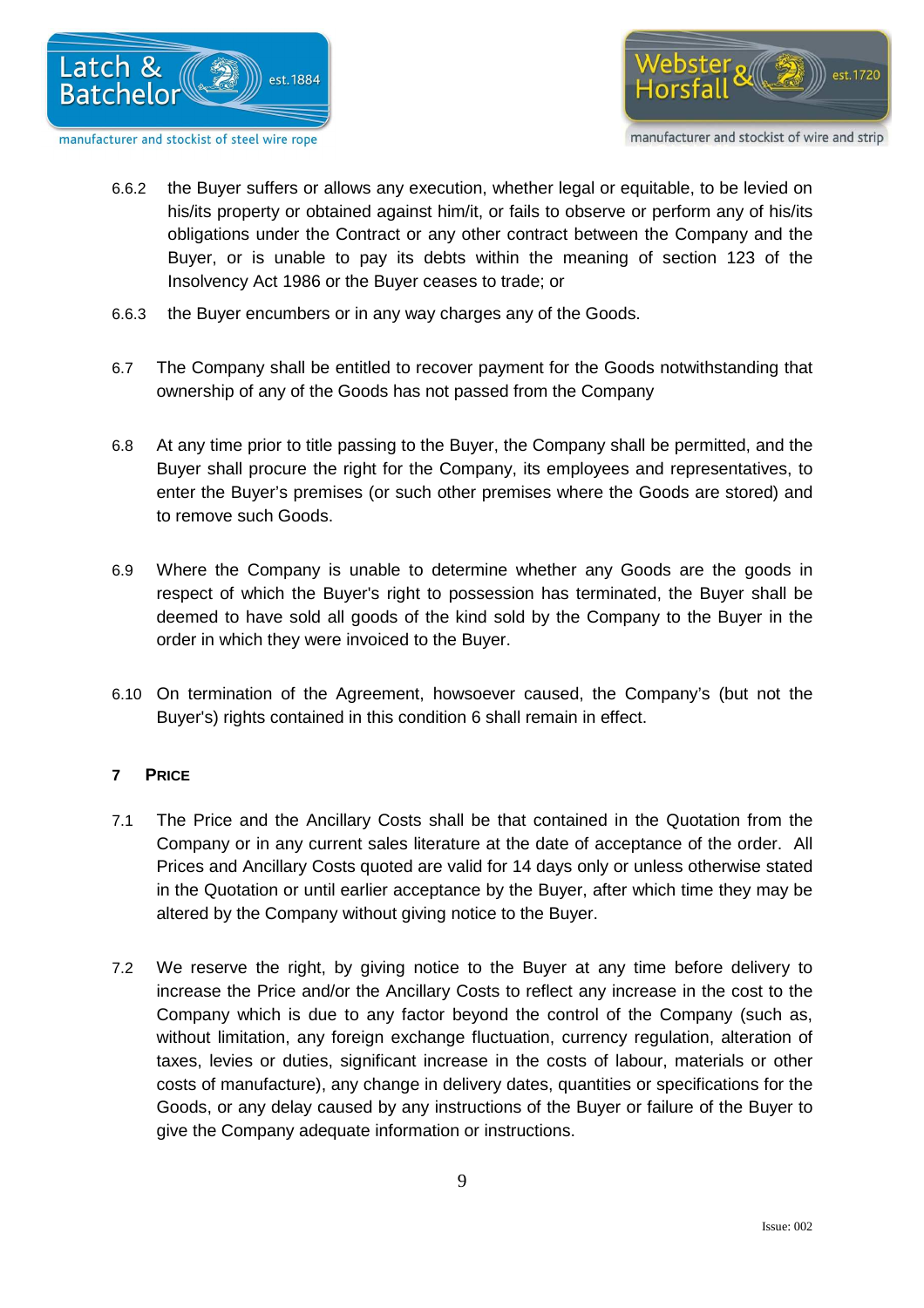



- 7.3 Except as otherwise stated under the terms of any Quotation provided by the Company, and unless otherwise agreed in writing between the Buyer and the Company, all Prices are given by the Company on an ex works basis, and where the Company agrees to deliver Goods otherwise than at the Companies premises, the Buyer shall be liable to pay the Ancillary Costs of the Company.
- 7.4 Unless expressed otherwise in the Agreement, all prices set out in the Agreement (**"Price"**): shall remain fixed; are payable in the currency specified in the Quotation; and are exclusive of Value Added Tax or other applicable sales taxes.

# **8 PAYMENT**

- 8.1 Subject to condition 8.6, all payments due shall be paid by the Buyer within 30 days from the date of invoice. The Buyer shall pay Company interest on any overdue amounts in accordance with the Late Payment of Commercial Debts (Interest) Act 1998 accruing on a daily basis until payment is made, after as well as before judgement.
- 8.2 The Company shall be entitled to require payment of part or all of the Price and Ancillary Costs prior to delivery.
- 8.3 Subject to clause 5.2 and any special terms agreed in writing between the Buyer and the Company the Company shall be entitled to invoice the Buyer for the Price and the Ancillary Costs on or at any time after delivery unless in the case of Goods which are to be collected by the Buyer or the Buyer wrongfully fails to take delivery of the Goods, in which event the Company shall be entitled to invoice the Buyer for the Price and the Ancillary Costs at any time after the Company has notified the Buyer that the Goods are ready for collection or (as the case may be) the Company has tendered delivery of the Goods.
- 8.4 Time for payment shall be of the essence.
- 8.5 No payment shall be deemed to have been received until the Company has cleared funds.
- 8.6 All payments payable to the Company under the Agreement shall become due immediately on its termination despite any other provision.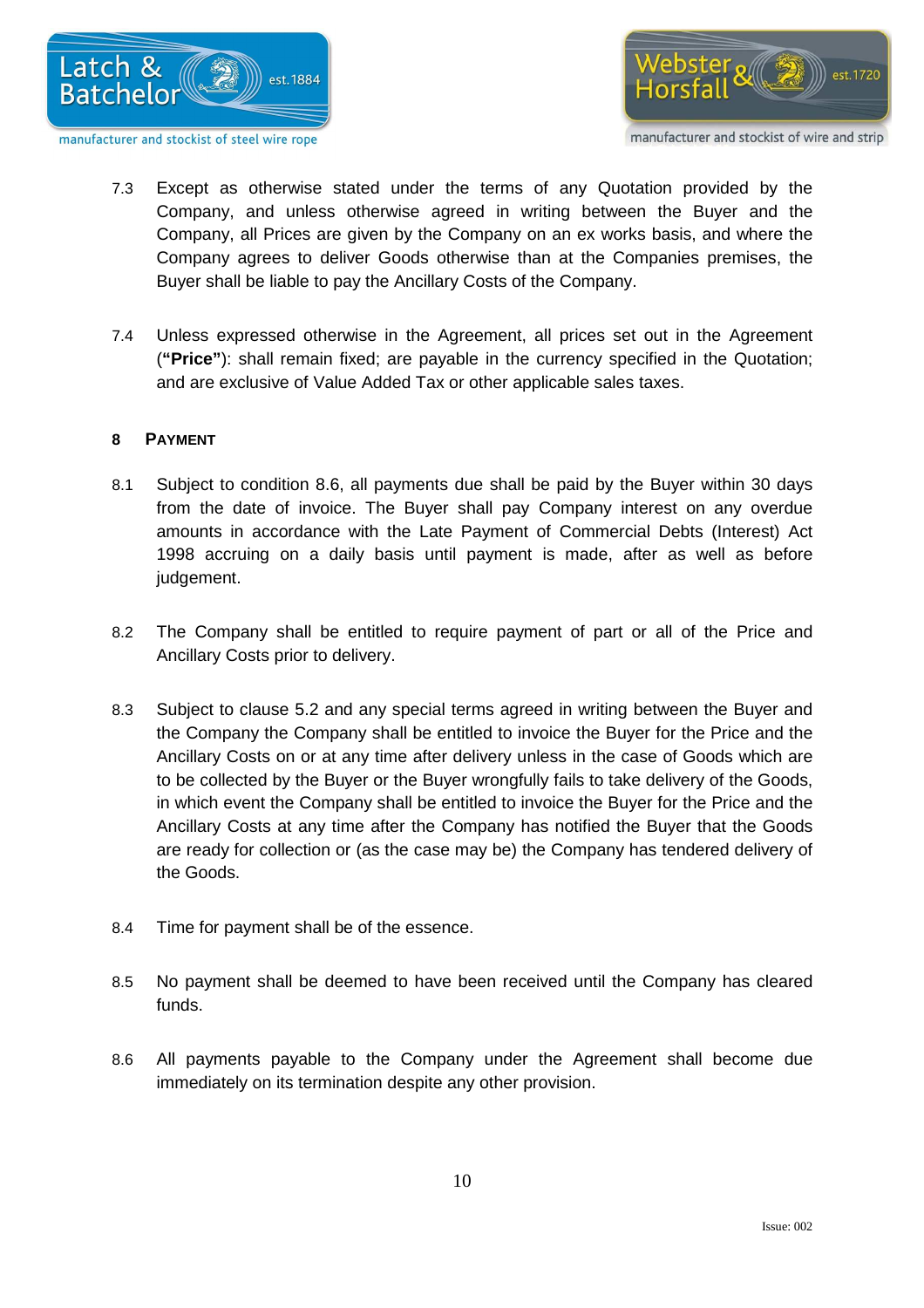



- 8.7 The Buyer shall make all payments due under the Agreement in full without any deduction whether by way of set-off, counterclaim, discount, abatement or otherwise unless the Buyer has a valid court order requiring an amount equal to such deduction to be paid by the Company to the Buyer.
- 8.8 If the Quotation states that payment is to be paid by letter of credit, such letter of credit must be an irrevocable letter of credit satisfactory to the Company and confirmed by a United Kingdom bank acceptable to the Company. The letter of credit shall be for the price payable for the Deliverables and shall be valid from the date of the Buyer's purchase order and shall not expire until six months after the date of completion of delivery or performance of the Deliverables. The letter of credit shall entitle the Company to immediate cash payment on presentation to the relevant United Kingdom bank of the appropriate documentation.
- 8.9 If the Buyer disputes any invoices, the Buyer shall immediately notify the Company in writing and the Parties shall use Commercially Reasonable Efforts to resolve the dispute promptly. If the Parties have not resolved the dispute within 30 days of the Buyer giving notice to Company, the dispute shall be resolved in accordance with clause 20. Where only part of an invoice is disputed, the undisputed amount shall be paid by the due date.
- 8.10 If the Buyer fails to pay for any Deliverables in accordance with this clause 8 or if Company has reasonable concerns about the financial viability of the Buyer (whether in connection with an Insolvency Event or otherwise), Company may suspend further performance of the Services or supply of the Goods without liability until payment or satisfactory security for payment has been provided.

# **9 QUALITY**

- 9.1 Where the Company is not the manufacturer of the Goods, the Company shall endeavour to transfer to the Buyer the benefit of any warranty or guarantee given to the Company.
- 9.2 Subject to Clauses 9.3 and 9.4 the Company warrants to the Buyer that the Goods shall, in all material respects, be in accordance with the Specification and free from defects in design, workmanship or materials.
- 9.3 The Company shall not be liable under clause 9.2 where a defect or non-conformance with the Specification arises from any or all of the following:
- 9.3.1 fair wear and tear;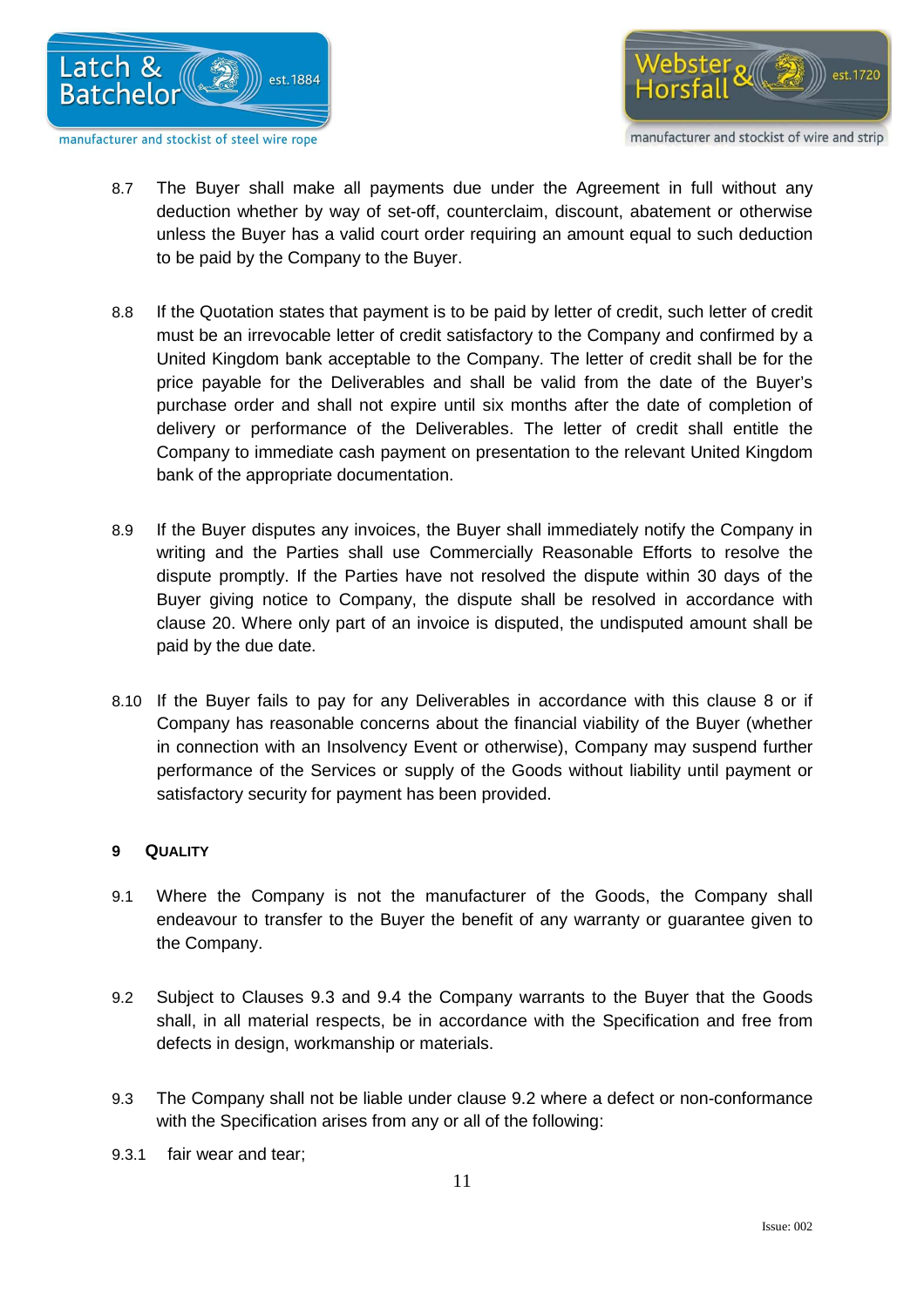



- 9.3.2 alteration or repair of the Goods (other than by or on behalf of Company);
- 9.3.3 abnormal working conditions;
- 9.3.4 failure to follow or to follow fully the oral or written instructions as to the storage, installation, commissioning, use or maintenance of the Goods or (if there are none) good trade practice;
- 9.3.5 the Goods have been improperly installed or connected (unless Company carried out the installation and connection);
- 9.3.6 wilful damage, accidental damage, misuse or negligence.
- 9.3.7 the Buyer makes any further use of such Goods after giving such notice of a defect to the Company;
- 9.3.8 any defect in the Goods arose from any drawing, design or specification supplied by the Buyer;
- 9.3.9 the Price and all Ancillary Costs have not been paid by the due date for payment.
- 9.4 Unless expressly set out under the Agreement, clause 9.2 does not extend to parts or equipment not manufactured by the Company.
- 9.5 Subject to condition, if any of the Goods do not conform with any of the warranties in condition 9.1 the Company shall at its own option repair or replace such Goods (or the defective part) or refund the price of such Goods at the pro rata Agreement rate provided that, if the Company so request, the Buyer shall, at the Company's expense, return the Goods or the part of such Goods which is defective to the Company.
- 9.6 If the Company complies with condition 9.5 the Company shall have no further liability for a breach of any of the warranties in condition 9.1 in respect of such Goods.
- 9.7 The Company warrants to the Buyer that the Services shall, in all material respects, be in accordance with the Specification.
- 9.8 Except as expressly set out in this Agreement, all other conditions, warranties or other terms which might have effect between the Parties or be implied or incorporated into this Agreement, whether by statute, common law or otherwise, including the implied conditions, warranties or other terms as to satisfactory quality, fitness for purpose or the use of reasonable skill and care, are hereby excluded.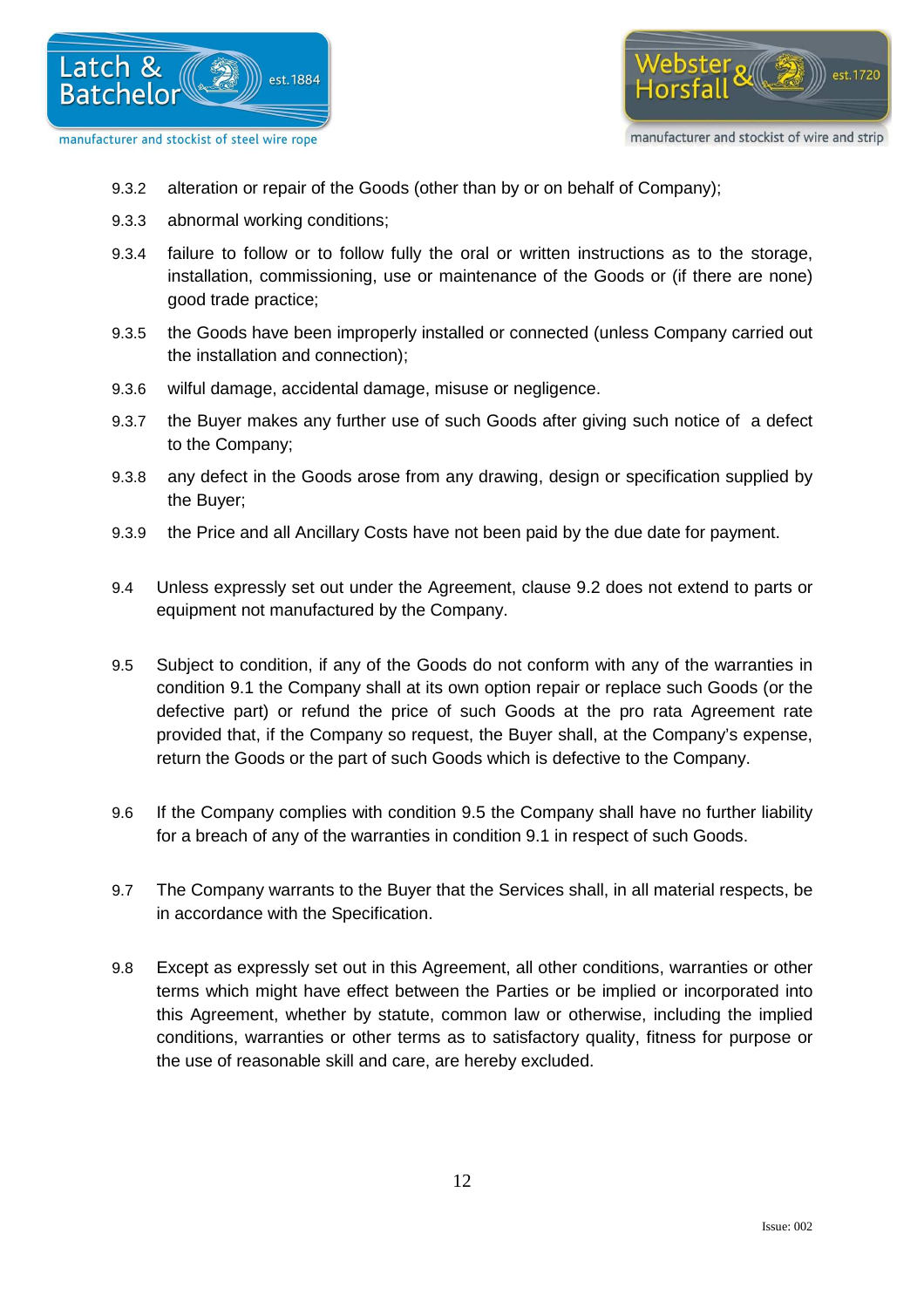



manufacturer and stockist of wire and strip

# **10 DEFECTIVE DELIVERABLES**

- 10.1 The Company shall only carry out tests on the Deliverables which are specified in the Quotation (if any). Such tests and inspections shall take place under the Company's standard testing arrangements, or under such other testing arrangements agreed in writing between the Parties.
- 10.2 The Buyer shall:
- 10.2.1 at their own cost inspect and test the Goods within a reasonable period, not exceeding five (5) days after delivery of the Goods against the requirements of clause 9.2 and notify Company of any shortfall in delivery and any defects revealed;
- 10.2.2 at their own cost inspect and test the work undertaken pursuant to the Services within a reasonable period, not exceeding five (5) days after completion of the Services, against the requirements of clause 9.7 and notify the Company of any defects revealed; and
- 10.2.3 notify Company of any non-compliance of the Goods or non-compliance of the Services with the terms of this Agreement within a reasonable period, not exceeding five (5) days after the date of delivery of the Goods or performance of the relevant Services (as applicable).
- 10.3 In the absence of a notice from the Buyer in accordance with clause 10.2, the Company is deemed to have complied with clauses 4.2, 9.2 and 9.5 on delivery of the Goods or performance of the Services (as applicable) and the Buyer shall be deemed to have accepted the Deliverables. The provisions of this clause 10.3 will not affect any remedies available to the Buyer under clause 10.4.
- 10.4 If the Buyer identifies a defect in the Deliverables as a result of any breach of clause 9.2 in respect of Goods or clause 9.7 in respect of Services, within a period of six months from the date of delivery or performance of the Deliverables (the "Warranty Period"), Company shall, at its sole discretion and subject to clause 10.5, rectify the defect by, either, repairing or replacing the defective Goods or re-performing defective Services as soon as reasonably practicable after notification of the defect by the Buyer. Where Company supplies any replacement Deliverables in accordance with this clause, the provisions of the Agreement shall apply to such replacement Deliverables.
- 10.5 If the Company, having used Commercially Reasonable Efforts, is unable to carry out the steps set forth in clause 10.4, then Company may: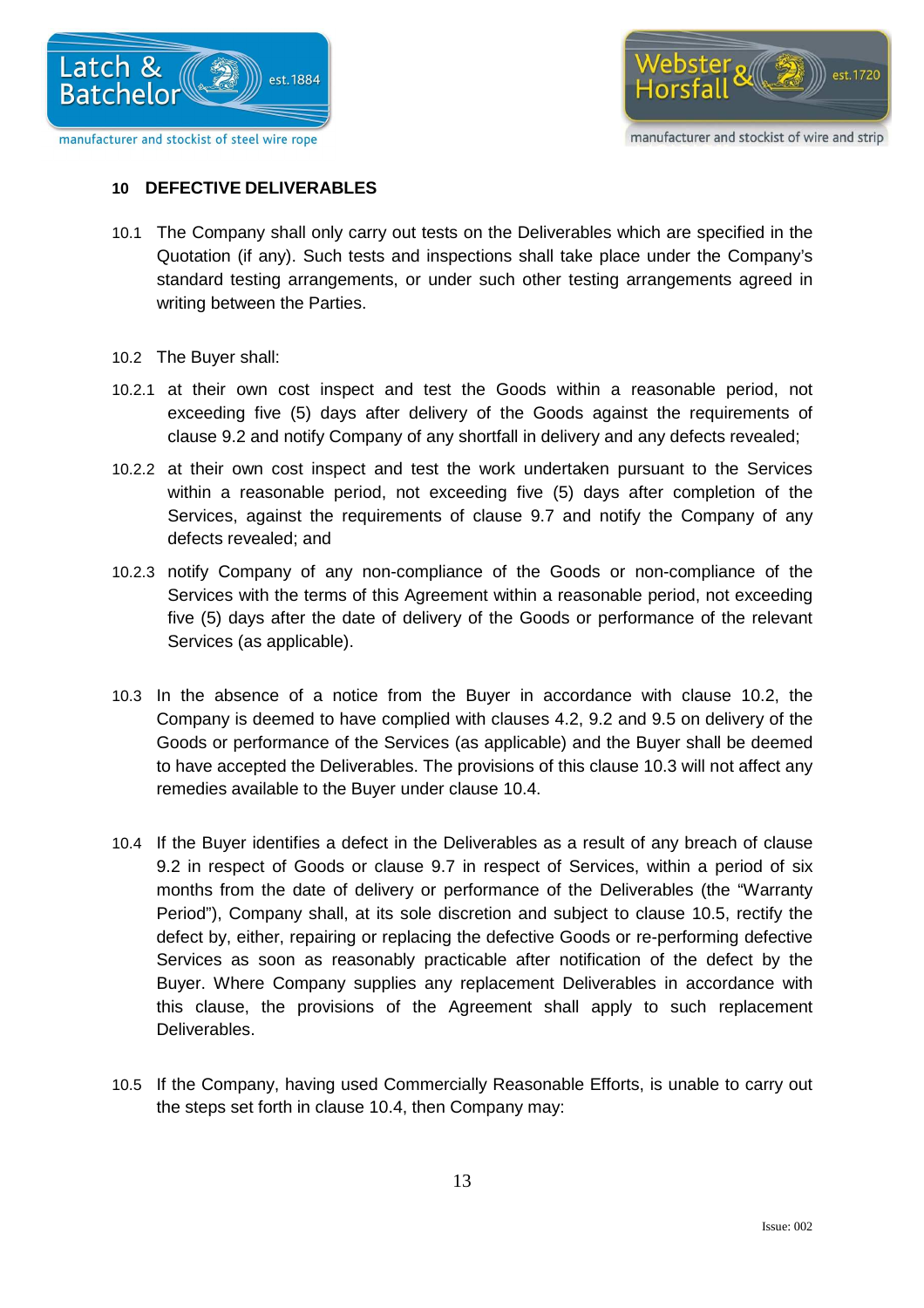



- 10.5.1 cease performing any related Services, to the extent such Services cannot be performed pursuant to this Agreement as a result of the defective Goods or Services; and
- 10.5.2 reimburse the Buyer the Price paid for the affected Goods or Services.
- 10.6 The Parties acknowledge and agree that the remedies set forth in clauses 10.2 and 10.5 shall be the Buyer's sole and exclusive remedy for any defective Deliverables supplied by Company under this Agreement and Company shall have no further liability to the Buyer in respect of the failure of the Deliverables to comply with clause 9.2 or clause 9.7 (as applicable).
- 10.7 A claim in respect of a defect in accordance with this clause 10 shall not entitle Buyer to cancel or refuse delivery of or payment for any other order, delivery or instalment.

#### **11 LIMITATION OF LIABILITY**

- 11.1 Subject to Clause 4, 5, 8.8 and 10, the following provisions set out the entire financial liability (including any liability for the acts or omissions of its employees, agents and sub-contractors) of the Company to the Buyer in respect of:
- 11.1.1 any breach of these conditions;
- 11.1.2 any use made or resale by the Buyer of any of the Goods, or of any product incorporating any of the Goods; and
- 11.1.3 any representation, statement or tortious act or omission including negligence arising under or in connection with the Agreement.
- 11.2 All warranties, conditions and other terms implied by statute or common law (save for the conditions implied by section 12 of the Sale of Goods Act 1979) are, to the fullest extent permitted by law, excluded from the Agreement.
- 11.3 Nothing in these conditions excludes or limits the liability of the Company:
- 11.3.1 for death or personal injury caused by negligence of the Company; or
- 11.3.2 under section 2(3), Consumer Protection Act 1987; or
- 11.3.3 for any matter which it would be illegal for the Company to exclude or attempt to exclude the Company's liability; or
- 11.3.4 for fraud or fraudulent misrepresentation.
- 11.4 Subject to condition 11.2 and condition 11.3: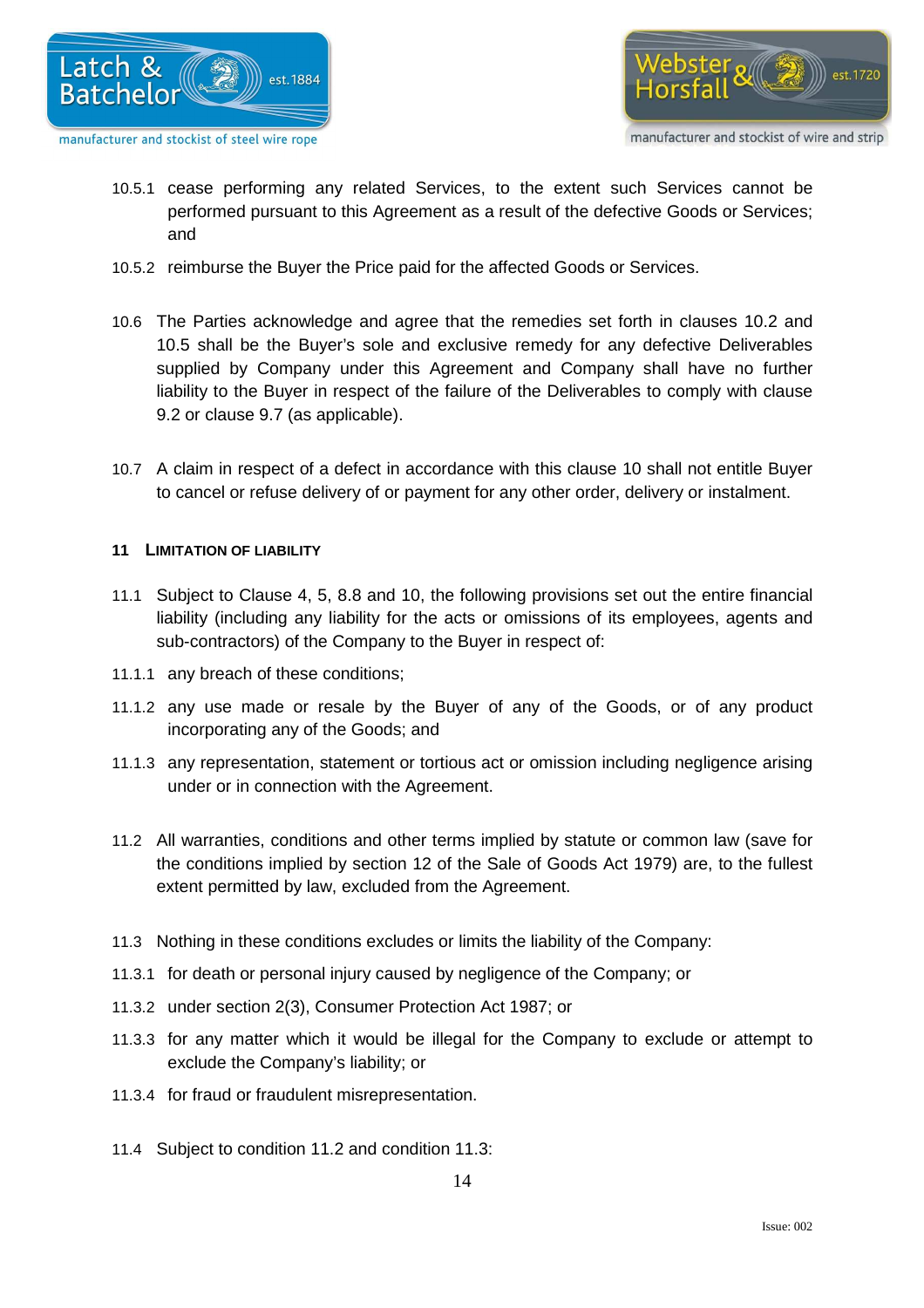



- 11.4.1 The Company's total liability in contract, tort (including negligence or breach of statutory duty), misrepresentation, restitution or otherwise, arising in connection with the performance or contemplated performance of the Agreement shall be limited to the Price payable under this Agreement;
- 11.4.2 The Company shall not be liable to the Buyer for loss of profit, loss of business, or depletion of goodwill in each case whether direct, indirect or consequential, or any claims for consequential compensation whatsoever (howsoever caused and even if foreseeable or even if such entity has been advised of the possibility of such losses being suffered) which arise out of or in connection with the Agreement.

#### **12 ASSIGNMENT**

- 12.1 The Company may assign or novate all or any part of its rights and obligations pursuant to this Agreement, subcontract or deal in a manner with all or any of its rights or obligations under this Agreement.
- 12.2 The Buyer shall not, without prior written consent of the Company, assign, transfer, charge, mortgage, subcontract or deal in any manner with all or any of its rights or obligations under this Agreement.

#### **13 FORCE MAJEURE**

The Company reserves the right to defer the date of delivery or to cancel the Agreement or reduce the volume of the Goods ordered by the Buyer (without liability to the Buyer) if the Company is prevented from or delayed in the carrying on of Our business due to circumstances beyond our reasonable control including, without limitation, acts of God, governmental actions, war or national emergency, acts of terrorism, protests, riot, civil commotion, fire, explosion, flood, epidemic, lock-outs, strikes or other labour disputes (whether or not relating to either party's workforce), or restraints or delays affecting carriers or inability or delay in obtaining supplies of adequate or suitable materials, provided that, if the event in question continues for a continuous period in excess of [180] days, the Buyer shall be entitled to give notice in writing to the Company to terminate the Contract.

# **14 COMMUNICATIONS**

- 14.1 All communications between the parties about the Contract shall be in writing and delivered by hand or sent by pre-paid first class post or sent by fax or e-mail:
- 14.1.1 (in case of communications to the Company) to the registered office of the Company or such changed address as shall be notified to the Buyer by the Company; or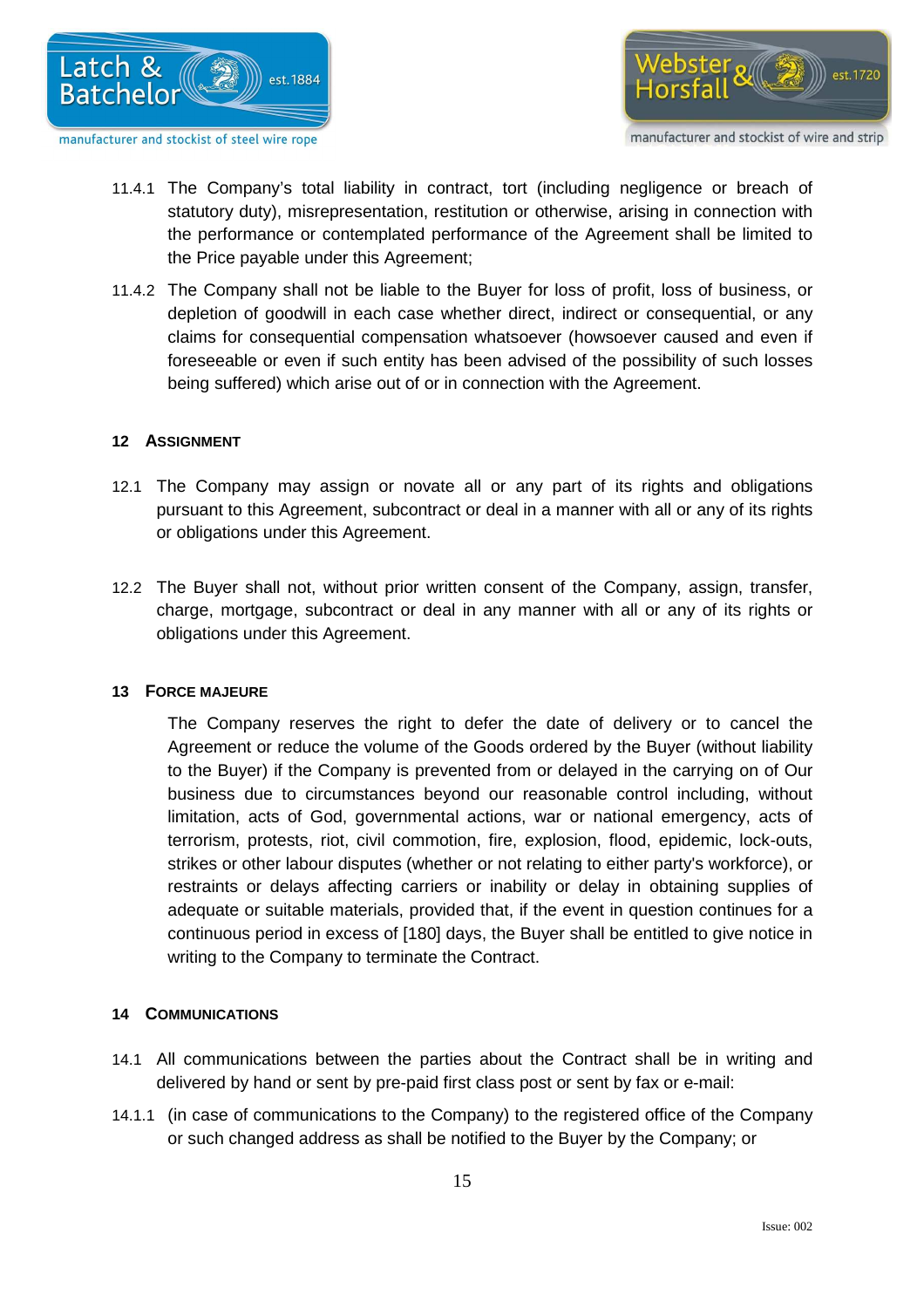



- 14.1.2 (in the case of the communications to the Buyer) to the registered office of the addressee (if it is a company) or (in any other case) to any address of the Buyer set out in any document which forms part of the Contract or such other address as shall be notified to the Company by the Buyer.
- 14.2 Communications shall be deemed to have been received:
- 14.2.1 if sent by pre-paid first class post, two days (excluding Saturdays, Sundays and bank and public holidays) after posting (exclusive of the day of posting); or
- 14.2.2 if delivered by hand, on the day of delivery;
- 14.2.3 if sent by fax on a working day prior to 4.00 pm, at the time of transmission and otherwise on the next working day; or
- 14.2.4 if sent by e-mail 48 hours after the e-mail is sent.

# **15 INTELLECTUAL PROPERTY RIGHTS**

- 15.1 The Background IP of a Party will remain the property of that Party.
- 15.2 Each Party hereby grants to the other a royalty-free, non-exclusive, non-transferable licence to use the other Party's Background IP strictly to the extent reasonably required for the delivery of and/ or performance of the Deliverables or the use of such Deliverables in accordance with the terms of this Agreement.
- 15.3 Any Intellectual Property Rights created or developed by Company in the course of this Agreement will be owned by Company.
- 15.4 This Clause 15 shall survive termination of this Agreement.

# **16 DATA PROTECTION**

- 16.1 To the extent either Party processes Personal Data of the other Party (as defined in the Data Protection Act 1998 – the "DPA") under the Agreement, the processing Party will:
- 16.1.1 process the Personal Data in accordance with the instructions of the disclosing Party and in accordance with the terms of the DPA;
- 16.1.2 implement appropriate technical and organisational measures which comply with provisions equivalent to those imposed on a data controller under the DPA in order to avoid accidental or unlawful destruction, loss, alteration, unauthorised disclosure or access of the Personal Data; and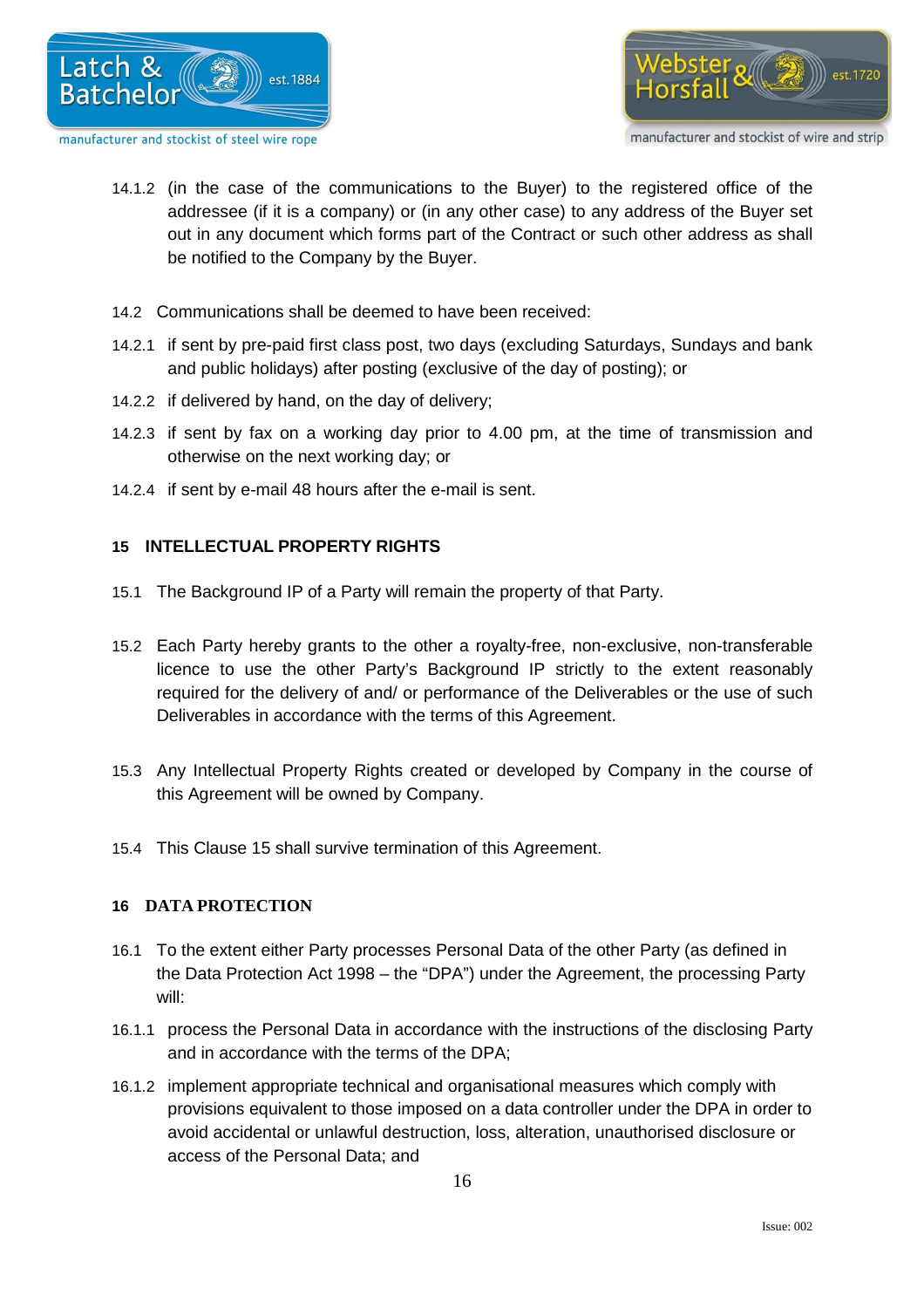



- 16.1.3 not store or transfer such Personal Data outside the European Economic Area without the other Party's prior consent.
- 16.2 Where the Company is provided with Personal Data from the Buyer, the Buyer hereby confirms that it has obtained all necessary consents to allow the Company to process such Personal Data as required for the purposes of this Agreement.

# **17 CONFIDENTIALITY**

- 17.1 Each Party shall treat each other's Confidential Information (that a Party received as a result of the discussions leading up to or entering into this Agreement or obtains or receives in performance of this Agreement), as confidential and safeguard it accordingly.
- 17.2 Clause 17.1 shall not apply to the extent that:
- 17.2.1 such disclosure is a requirement of Law placed upon the Party making the disclosure, including any requirements for disclosure under the FOIA, 'Code of Practice on Access to Government Information' or the EIR;
- 17.2.2 such Confidential Information was in the possession of the Party making the disclosure without obligation of confidentiality prior to its disclosure by the Confidential Information owner;
- 17.2.3 such Confidential Information was obtained from a third party without obligation of confidentiality;
- 17.2.4 such Confidential Information was already in the public domain at the time of disclosure otherwise than by a breach of this; or
- 17.2.5 it is independently developed without access to any other Party Confidential Information.
- 17.3 Each Party may only disclose another Parties Confidential Information to their personnel who need to know the information disclosed to them, and shall ensure that such personnel are aware of and shall comply with these obligations as to confidentiality.
- 17.4 Each Party undertakes to return all copies of any Confidential Information promptly at the request of the disclosing or owning Party or to destroy the same as instructed by the disclosing or owning Party and furnish satisfactory proof of destruction on request.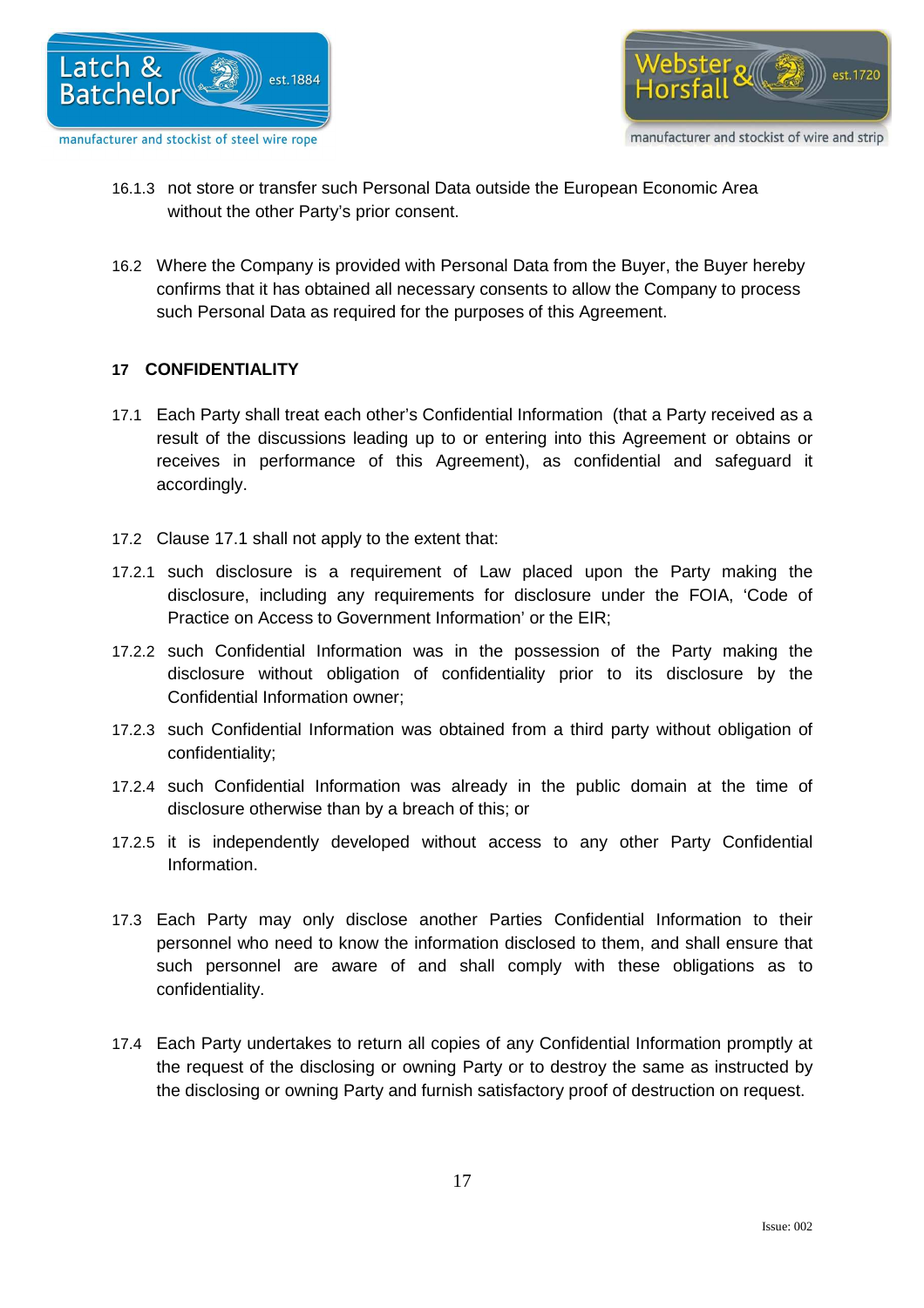



manufacturer and stockist of wire and strip

- 17.5 Nothing in this Clause 17 shall affect the ownership of any Confidential Information or any Intellectual Property Rights therein which a Party makes available to the other Party under this Agreement, and nor shall anything herein constitute a licence, express or implied, from one Party to another to use any of the said Confidential Information or any Intellectual Property Rights therein for any purpose other than expressly provided for in this Agreement.
- 17.6 This Clause 17 shall survive termination of this Agreement.

#### **18 INSOLVENCY OF BUYER**

- 18.1 This clause applies if:
- 18.1.1 the Buyer makes any voluntary arrangement with its creditors of (being an individual or firm) becomes bankrupt or (being a company) becomes subject to an administration order or goes into liquidation (otherwise than for the purposes of amalgamation or reconstruction);
- 18.1.2 an encumbrancer takes possession, or a receiver is appointed, of any of the property or assets of the Buyer;
- 18.1.3 the Buyer ceases, or threatens to cease, to carry on business; or
- 18.1.4 The Company reasonably apprehends that any of the events mentioned above is about to occur in relation to the Buyer and notify the Buyer accordingly.
- 18.2 If this clause applies then, without prejudice to any other right or remedy available to the Company, the Company shall be entitled to cancel the Contract or suspend any further deliveries under the Contract without any liability to the Buyer, and if the Goods have been delivered but not paid for the Price and the Ancillary Costs shall become immediately due and payable notwithstanding any previous agreement or arrangement to the contrary.

# **19 DISPUTE RESOLUTION**

- 19.1 The Parties shall use good faith efforts to promptly resolve any dispute, claim or proceeding arising out of or relating to this Agreement via their senior representatives who have the authority to settle such matters. If the dispute, claim or proceeding cannot be resolved through such negotiation, it shall be settled as determined by:
- 19.1.1 mediation in accordance with the Centre for Dispute Resolution ("CEDR") Model Mediation Procedure. The mediation shall be before a single, jointly agreed upon, mediator. If the Parties are unable to select a mutually agreeable mediator within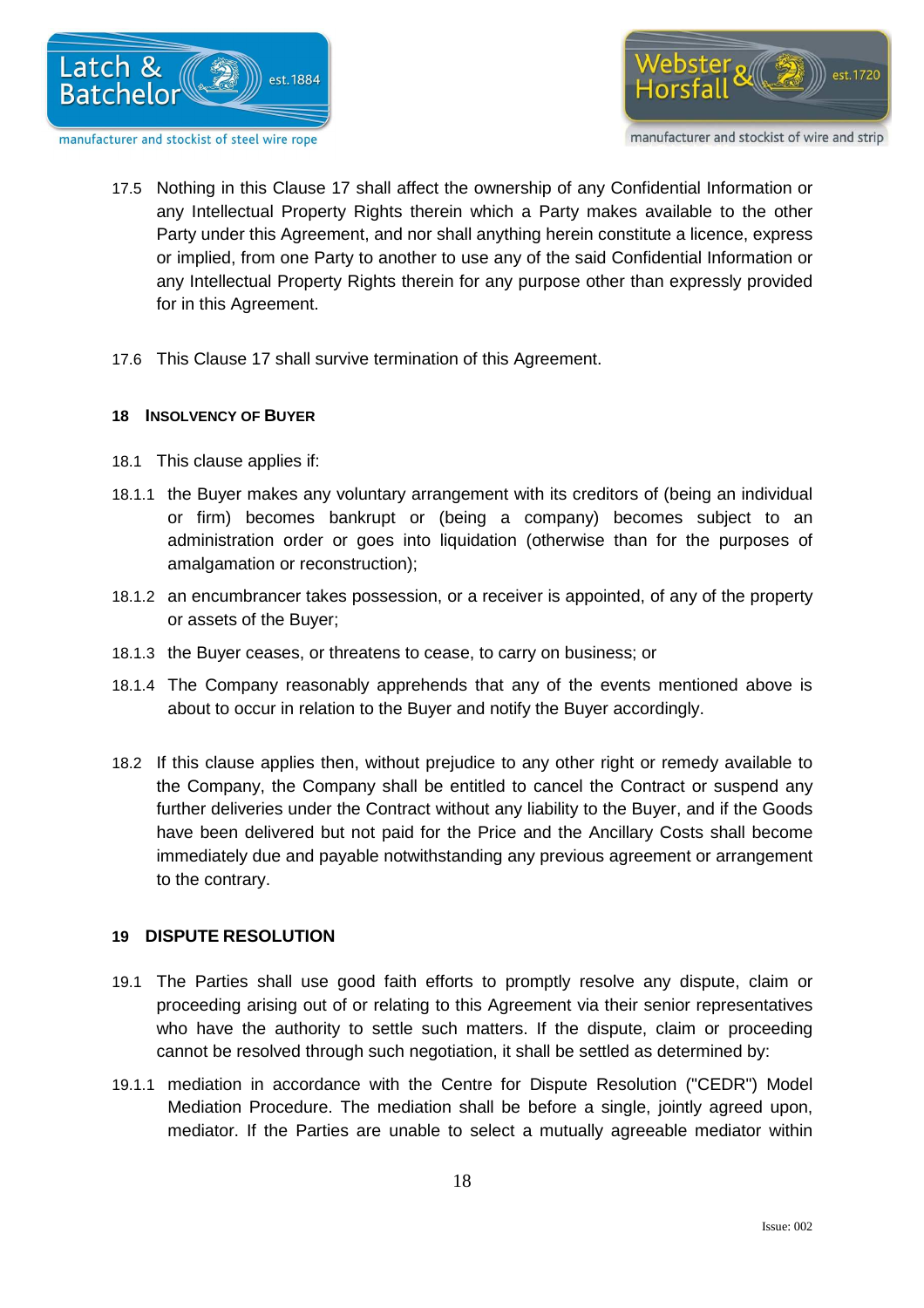



thirty (30) days of a dispute then the Parties shall determine whether to invoke the provisions of Clause 15.1.2 or Clause 15.1.3; or

19.1.2 arbitration by a single arbitrator appointed by agreement or (in default) nominated upon the application of any Party by the President for the time being of the Law Society in accordance with the Arbitration Acts 1950 – 1979 or any replacement thereof. The arbitrator's decision shall be final and binding on all Parties. Costs shall be in the award of the arbitrator.

#### **20 GENERAL**

- 20.1 Each of the Company's rights or remedies under the Contract is without prejudice to any of the Company's other rights or remedies whether under the Contract or not.
- 20.2 If any provision of the Contract is found by any court, tribunal or administrative body of competent jurisdiction to be wholly or partly illegal, invalid, void, voidable, unenforceable or unreasonable it shall to the extent of such illegality, invalidity, voidness, voidability, unenforceability or unreasonableness be deemed severable and the remaining provisions of the Contract and the remainder of such provision shall continue in full force and effect.
- 20.3 Failure or delay by the Company in enforcing or partially enforcing any provision of the Contract shall not be construed as a waiver of any of the Company's rights under the Contract.
- 20.4 Any waiver by the Company of any breach of, or any default under, any provision of the Contract by the Buyer shall not be deemed a waiver of any subsequent breach or default and shall in no way affect the other terms of the Contract.
- 20.5 The parties to the contract agree that nothing in this Agreement shall confer or purport to confer on any third party any benefit or any right to enforce any term of this Agreement for the purposes of Contracts (Rights of Third Parties) Act 1999.
- 20.6 This Contract and any dispute or claim arising out of or in connection with it or its subject matter or formation (including non-contractual disputes or claims) shall be governed by and construed in accordance with English law, and the parties submit to the exclusive jurisdiction of the English courts.
- 20.7 Nothing in this Agreement creates a joint venture or partnership between the Parties. Except as expressly authorised in this Agreement, this Agreement will not create an